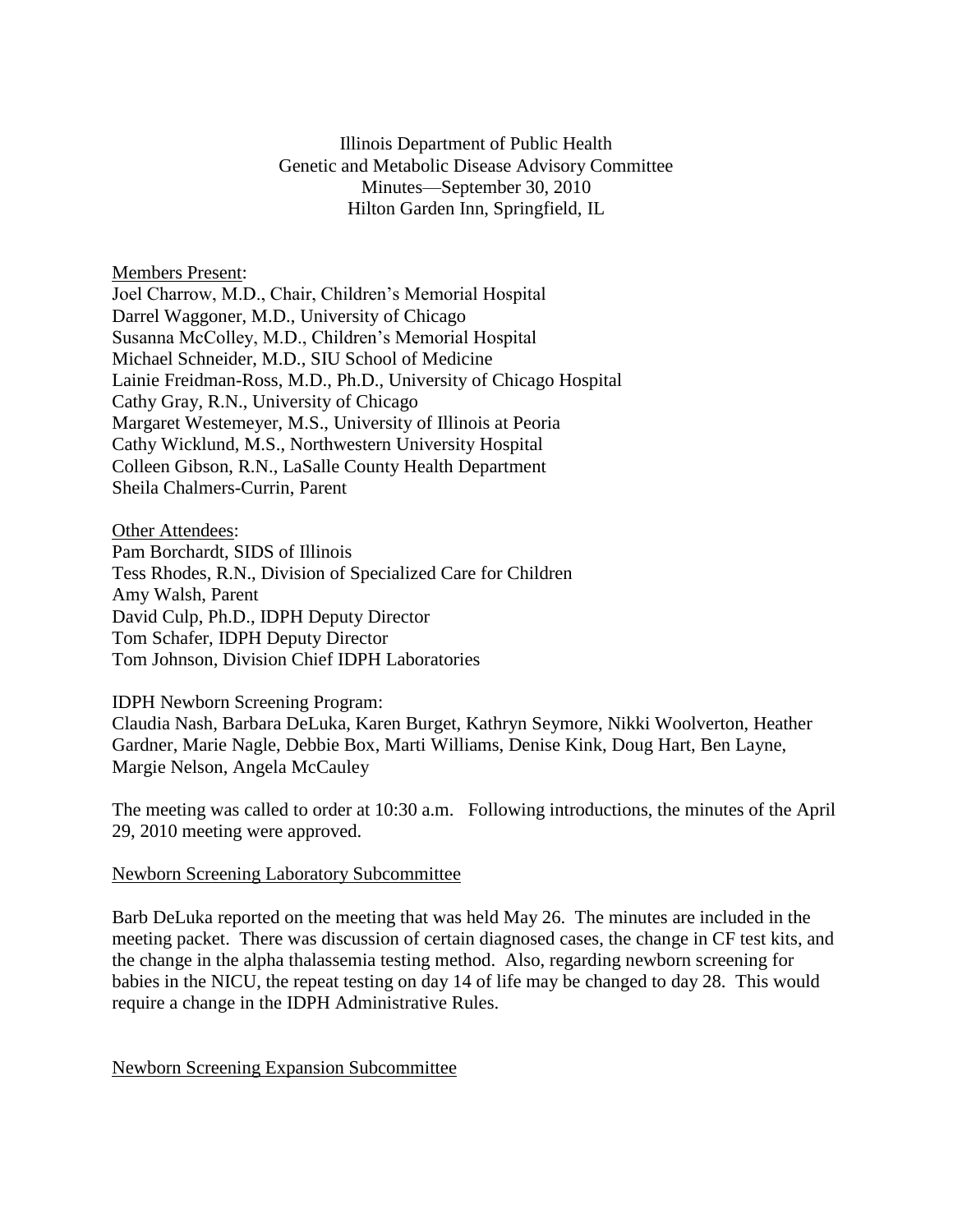Dr. Ross reported on the first meeting of this subcommittee. There are several ways to approach expanding the newborn screening panel. These include the recommendations of the Secretary's Advisory Committee, exploring evidence-based research information, and looking at what is being discussed in other states. This Subcommittee would accept addition interested members and will select a chair at the next meeting.

# Other Discussion Regarding Expansion

Following the report of the Newborn Screening Expansion Subcommittee, there was discussion by many Committee members about changes to the testing panel including also periodically reviewing the existing panel to determine if, over time, any condition should be removed from the screening panel. Dr. Ross also suggested that perhaps the Expansion Subcommittee should reconsider some of the proposed LSDs to be included, and add or remove certain disorders, based on more recent data that is available.

# Cystic Fibrosis NBS Collaborative

This group consists of the 15 CF centers in Illinois. Dr. McColley explained the current protocol for follow-up of positive newborn screening results for CF. Genetic counseling is provided to 100% of families at 11 of the sites. The QNS percentage is 9% overall, which is acceptable by national standards. The goals of the Collaborative are to overcome barriers to genetic counseling and to timely sweat testing of infants, thereby improving the quality of services to families.

# Lysosomal Storage Disorder Subcommittee

Dr. Charrow summarized a report on this subcommittee prepared by Dr. Burton, which is included in the meeting packet. The Illinois pilot screening program for the LSDs is to begin November 1 at two hospitals. Missouri, New Mexico and possibly New York are preparing to add LSDs to their newborn screening panels. Illinois laboratory staff currently are being setting up testing using Advanced Liquid Logic instrumentation for two of the disorders. The American College of Medical Genetics is developing ACT sheets for the LSDs, which will be available on the Internet. The Illinois lab will not be doing DNA sequencing for Krabbe; this will be done by the New York state laboratory, which has been testing for Krabbe disease for 4 years. There was some discussion about the findings from the New York state Krabbe screening program.

### Newborn Screening Follow-Up Program

Barb DeLuka provided data on confirmed and presumptive positive cases for calendar year 2009 (included in packet). The packet also includes samples of the new reports that are generated by the Perkin Elmer data system. The specimen submission report shows that 77% are received by the lab within 3 days, and 98% within 5 days, with 99.8% of specimens being of satisfactory quality.

### SIDS Program

Nikki Woolverton reported on training activities being conducted for families and professionals, in conjunction with SIDS of Illinois.